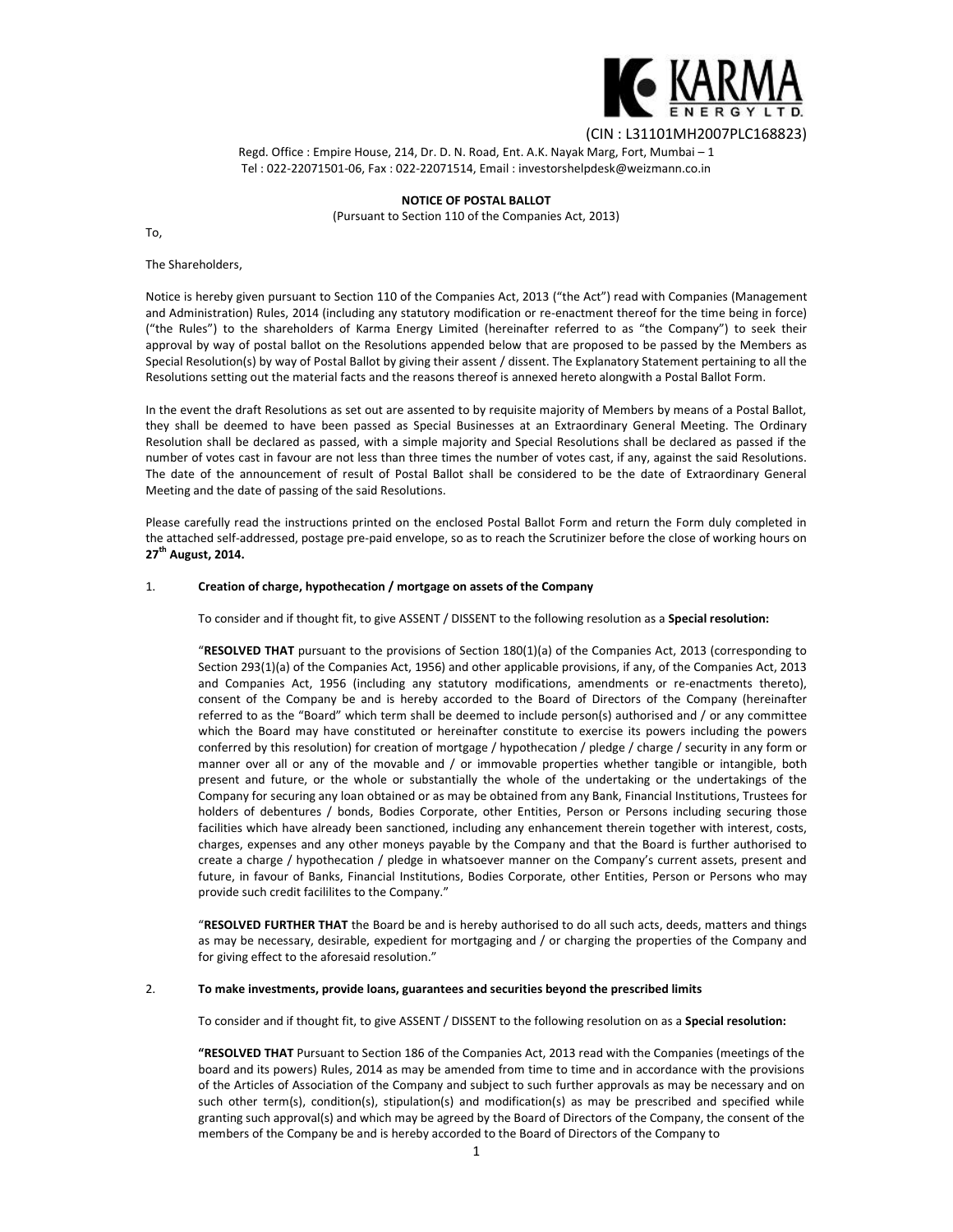- 1. giving any loan to any person or other body corporate,
- 2. giving any guarantee or providing security in connection with a loan to any other body corporate or person and /or
- 3. acquiring whether by way of subscription, purchase or otherwise, the securities of any other body corporateup to an amount, the aggregate outstanding of which should not exceed, at any given time, Rs. 300.00 Crores (Rupees Three Hundred Crore only) which shall be over and above the limits as specified in section 186(2) of the Companies Act, 2013 and the aggregate outstanding amount of loans / guarantees / securities given / provided hitherto."

**"RESOLVED FURTHER THAT** for the purpose of giving effect to this resolution, the board of directors are hereby authorized to negotiate and decide from time to time, terms and conditions, execute necessary documents ``papers, agreements etc for investments to be made, loans / guarantees to be given and securities to be provided to any person and / or any body corporate, to do all such acts deeds, matters and things, as it may, in its absolute discretion, deem necessary, proper or desirable, settle any question, difficulty or doubt that may arise in this regard and to delegate all or any of these powers to any committee of Directors or Managing Director or Director or any other person."

# 3. **Transaction with Related parties under Section 188 of the Companies Act, 2013**

To consider and if thought fit, to give ASSENT / DISSENT to the following resolution on as a **Special resolution:**

**"RESOLVED THAT** pursuant to the provisions of Section 188 and other applicable provisions, if any, of the Companies Act, 2013 (the "Companies Act") read with the applicable provisions of the Companies (Meetings of Board and its Powers) Rules, 2014 and all other provisions of applicable law/rules and subject to the approval/consent of such appropriate authorities, as may be required, under any statute for time being in force, consent of the Company be and is hereby accorded to the Board of Directors of the Company {hereinafter referred to as the "Board", which term shall include any committee constituted by the Board of Directors of the Company or any person(s) authorized by the Board to exercise the powers conferred on the Board of Directors of the Company by this Resolution} for entering into related party transactions by the company by way of investment / disinvestment / providing any security(ies) / guarantee(s) in connection with loan(s) and/or any form of debt and/or provide inter corporate loan(s) or a combination thereof, upto an amount of Rs.300.00 Crore (Rupees Three Hundred Crore Only) to Project special purpose vehicles / subsidiary companies viz., Almi Hydro- Electric Projects Limited, Batot Hydro Power Limited, Brahmanvel Energy Limited, Joiner Hydro Power Limited and Khandesh Energy Projects Limited."

**"RESOLVED FURTHER THAT** the Board be and is hereby authorized to take from time to time all decisions and steps necessary or expedient or proper in respect of the above investment / disinvestment / loan(s)/guarantee(s) /security(ies) including the timing, the amount and other terms and conditions of such investment / disinvestment/ loan(s)/guarantee(s)/security(ies) and further including variation of such timing, amount, terms, conditions etc. as it may, in its absolute discretion, deem appropriate for the purpose of giving effect to this Resolution."

> By Order of the Board For **Karma Energy Limited**

Mumbai T. V. Subramanian 27<sup>th</sup> May, 2014 **CFO & Company Secretary** CFO & Company Secretary

# **NOTES :**

- 1. An Explanatory Statement pursuant to Section 102 of the Companies Act, 2013 in respect of all the businesses specified above is annexed hereto.
- 2. The Board vide its Resolution passed on 27<sup>th</sup> May, 2014 has appointed Shri Martinho Ferrao, FCS No. 6221, CP No. 5676, Practising Company Secretary, as Scrutinizer for conducting the Postal Ballot voting process in accordance with the law and in a fair and transparent manner.
- 3. The Postal Ballot Form together with the self-addressed Business Reply Envelope is enclosed for the use of the member. Please carefully read the instructions printed on the enclosed Postal Ballot Form before exercising your vote and return the Form duly completed, signifying your assent or dissent, in the attached self-addressed, postage pre-paid envelope, so as to reach the Scrutinizer within a period of 30 days from the date of despatch of notice i.e. before the close of working hours on **27th August 2014.**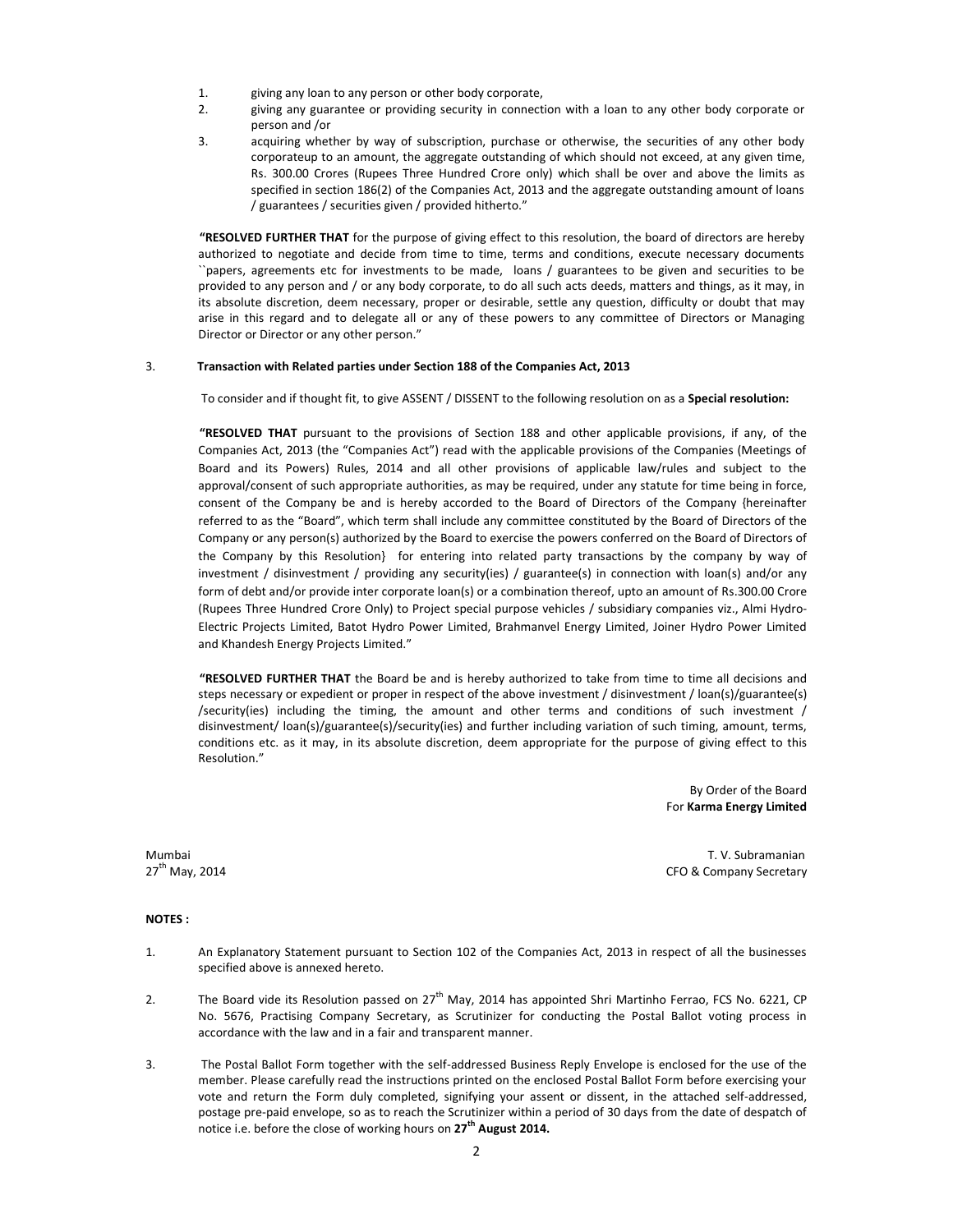- 4. The Notice is being sent to all the Members, whose names appeared in the Register of Members/ Record of Depositories on **20th June, 2014**. Voting rights shall be reckoned on the paid up value of the shares registered in the name of the Members as on that date.
- 5. The Company is pleased to offer e-voting facility as an alternate, for all its members to enable them to cast their vote electronically instead of dispatching Postal Ballot. E-voting is optional. In case a member desires to exercise his vote by using e-voting facility then he has to carefully follow the instructions as given for e-voting printed on the back side of the Postal Ballot Form. He can use the facility and log-in any number of times till he has voted on all the Resolutions or till the end of the voting period (i.e. till the last date of receipt of Postal Ballots), whichever is earlier

Members irrespective of who have registered their e-mails for receipt of documents in electronic mode under the green initiative and who wish to vote through Postal Ballot Form can seek Duplicate Form from Registered Office of the Company and send the same by post to the Registered Office of the Company addressed to the Scrutinizer.

Members may contact Shri T V Subramanian, Company Secretary, for any grievances connected with voting by postal ballot including voting by electronic means at the Registered Office of the Company at 'Empire House, 214, Dr. D. N. Road, Ent. A. K. Nayak Marg, Fort, Mumbai – 400 001,Tel. # 022-22071501.

6. The Scrutinizer will submit his Report after completion of the scrutiny, addressed to the Chairman on **30th August 2014**. The Chairman will, or in his absence any other person so authorized by him will, announce the result of voting by postal ballot on **01st September, 2014** at 4 P.M.at the Registered Office of the Company at Empire House, 214, Dr. D. N. Road, Ent. A. K. Nayak Marg, Fort, Mumbai – 400 001 and the Resolution will be taken as passed effectively on the date of announcement of the result by such authorized person, if the results of the Postal Ballots indicate that the requisite majority of the members had assented to the Resolutions. The Scrutinizer's decision on the validity of the Postal Ballot shall be final.

Members who wish to be present at the venue at the time of declaration of the result are welcome to do so. The results of the Postal Ballot along with the scrutinizer's report will also be displayed at the Company's Registered Office and hosted on the website of the Company besides being communicated to the stock exchanges on which the shares of the Company are listed.

7. All documents referred to in the accompanying Notice and the Explanatory Statement shall be open for inspection at the Registered Office of the Company during normal business hours (10.00 am to 5.00 pm) on all working days up to the date of declaration of the result of Postal Ballot.

# **EXPLANATORY STATEMENT PURSUANT TO SECTION 102 OF THE COMPANIES ACT, 2013**

## **Item No. 1 : Creation of a charge / mortgage on assets of the Company**

In terms of the provisions of Section 180(1)(a) of the Companies Act, 2013 (corresponding to Section 293(1)(a) of the Companies Act, 1956), a company cannot sell, lease or otherwise dispose off the whole or substantially the whole of the undertaking of the company without the consent of the Shareholders by way of a special resolution at the general meeting of the company.

Considering the need to avail additional financial assistance, over and above the present financial assistances, from Banks, Financial Institutions, Bodies Corporate, other Entities, Person or Persons, it may be required to further mortgage / charge its properties and / or extend the properties already charged to secure other assistance including securing the present facilities sanctioned and being availed. Since the creation of charge / mortgage tantamount to otherwise disposing of the undertakings of the Company, it shall be necessary to pass a special resolution under Section 180(1)(a) of the Companies Act, 2013 (corresponding to Section 293(1)(a) of the Companies Act, 1956). Also, earlier approval of Shareholders under Section 293(1)(a) of the Companies Act, 1956 was taken on 30<sup>th</sup> September 2010 and thus considering passage of time as also notification by the Ministry of Corporate Affairs on Section 180 of the Companies Act, 2013, it is felt desirable to seek fresh approval of shareholders.

In view of the aforesaid provisions, you are requested to grant your consent to the enabling special resolution as set out at Item No.1 of the accompanying Notice.

The Directors or Key Management Persons or their relatives do not have any concern or interest, financial or otherwise in passing of the said special resolution.